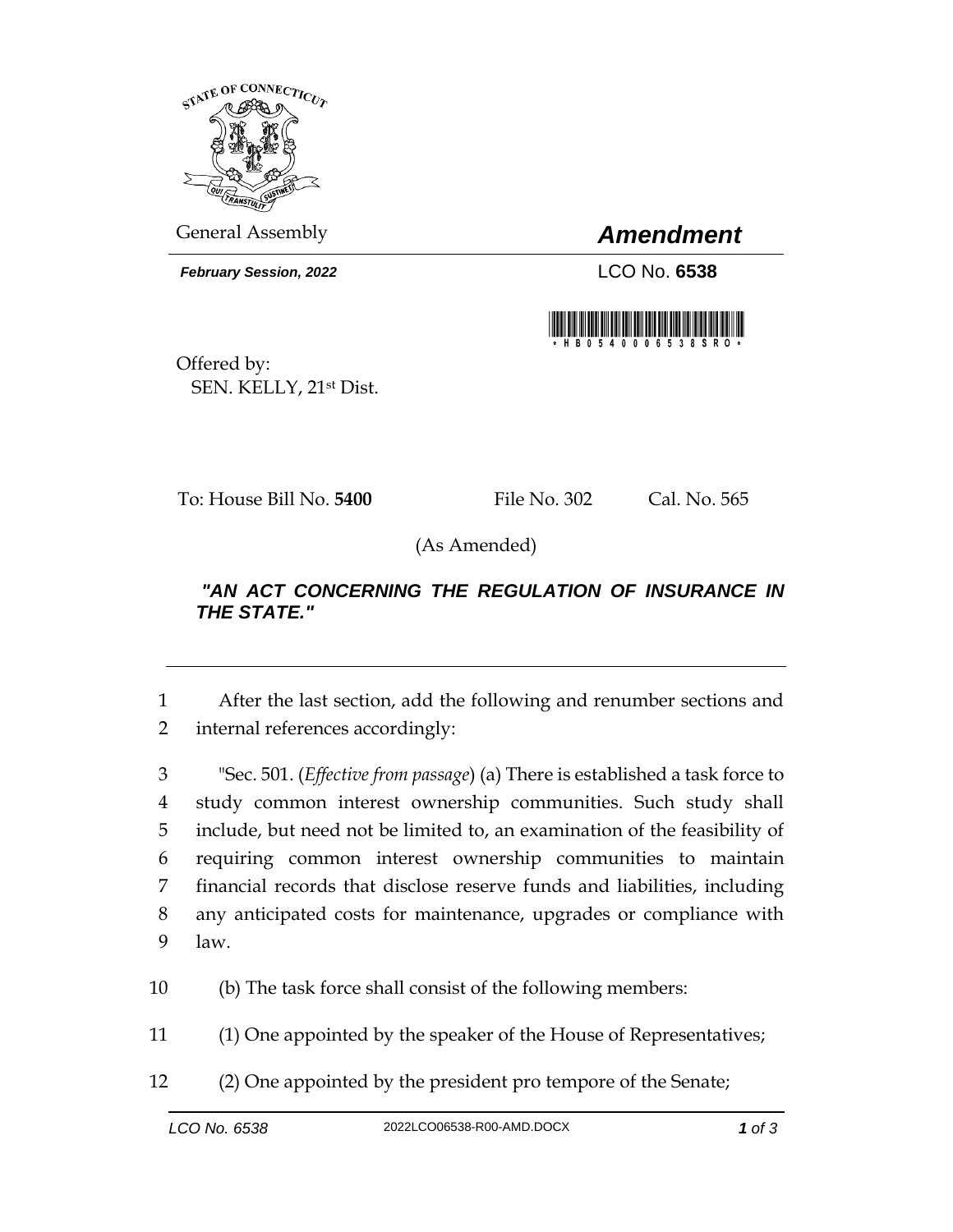| 13 | (3) One appointed by the minority leader of the House of                                   |  |  |
|----|--------------------------------------------------------------------------------------------|--|--|
| 14 | Representatives;                                                                           |  |  |
| 15 | (4) One appointed by the minority leader of the Senate;                                    |  |  |
| 16 | (5) One appointed by the Senate chairperson of the joint standing                          |  |  |
| 17 | committee of the General Assembly having cognizance of matters                             |  |  |
| 18 | relating to insurance, whom shall be a realtor;                                            |  |  |
| 19 | (6) One appointed by the House of Representatives chairperson of the                       |  |  |
| 20 | joint standing committee of the General Assembly having cognizance of                      |  |  |
| 21 | matters relating to insurance;                                                             |  |  |
| 22 | (7) One appointed by the Senate ranking member of the joint standing                       |  |  |
| 23 | committee of the General Assembly having cognizance of matters                             |  |  |
| 24 | relating to insurance; and                                                                 |  |  |
| 25 | (8) One appointed by the House of Representatives ranking member                           |  |  |
| 26 | of the joint standing committee of the General Assembly having                             |  |  |
| 27 | cognizance of matters relating to insurance.                                               |  |  |
| 28 | (c) Any member of the task force appointed under subdivision (1),                          |  |  |
| 29 | $(2)$ , $(3)$ , $(4)$ , $(5)$ or $(6)$ of subsection $(b)$ of this section may be a member |  |  |
| 30 | of the General Assembly.                                                                   |  |  |
| 31 | (d) All initial appointments to the task force shall be made not later                     |  |  |
| 32 | than thirty days after the effective date of this section. Any vacancy shall               |  |  |
| 33 | be filled by the appointing authority.                                                     |  |  |
| 34 | (e) The speaker of the House of Representatives and the president pro                      |  |  |
| 35 | tempore of the Senate shall select the chairpersons of the task force from                 |  |  |
| 36 | among the members of the task force. Such chairpersons shall schedule                      |  |  |
| 37 | the first meeting of the task force, which shall be held not later than sixty              |  |  |
| 38 | days after the effective date of this section.                                             |  |  |
| 39 | (f) The administrative staff of the joint standing committee of the                        |  |  |
| 40 | General Assembly having cognizance of matters relating to insurance                        |  |  |
| 41 | shall serve as administrative staff of the task force.                                     |  |  |